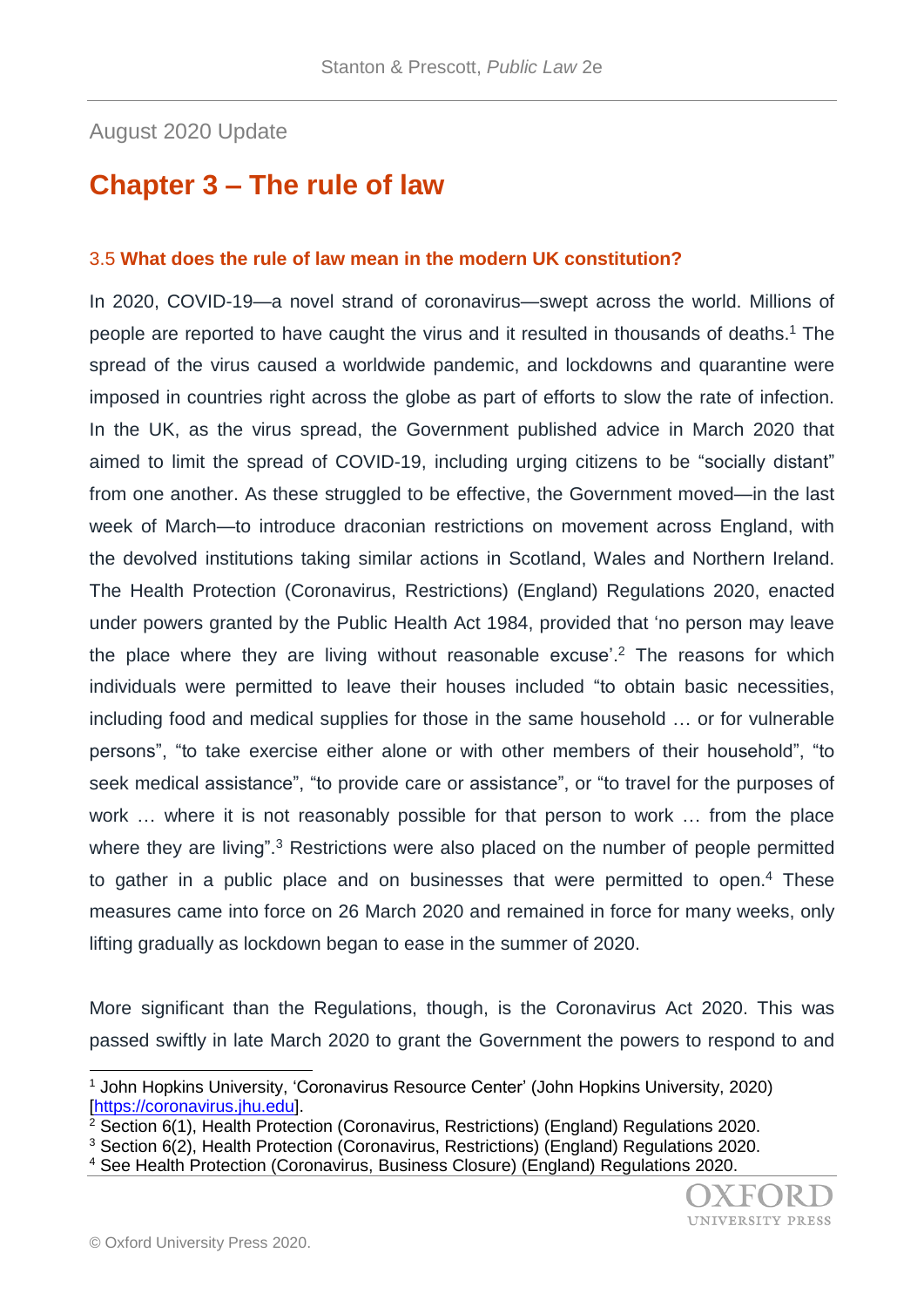deal with the COVID-19 pandemic going forward. To this end, the 'Act aims to support Government in doing the following: Increasing the available health and social care workforce; Easing the burden on frontline staff; Containing the slowing the virus; Managing the deceased with respect and dignity; [and] Supporting people'.<sup>5</sup> In so doing, the Act gives to the Government powers, *inter alia,* to close educational institutions and childcare premises; $6$  to suspend port operations and airports; $7$  to prohibit public gatherings, cancel events and close premises; $<sup>8</sup>$  and to request individuals be tested and, if</sup> necessary, to self-isolate.<sup>9</sup> In addition to the above, the Act also bestows upon the Government powers 'to either amend existing legislative provisions or introduce statutory powers which are designed to mitigate' the impact of the virus.<sup>10</sup> These powers to amend or introduce statutory powers effectively amount to an example of Henry VIII clauses, discussed in greater detail at 2.4.1.

Despite the circumstances in which these provisions were introduced and the necessity of their enforcement, there are legal implications, particularly with regards to values associated with the rule of law and human rights. As Tierney and King explained in March 2020:

'The context of a global pandemic, now being felt in every household in the United Kingdom, creates a paradox for constitutionalists. On the one hand, the UK and devolved governments must be empowered quickly with the tools they need to protect public safety; on the other, hasty law-making can lead to confusing or ineffective law, and, more consequentially, the undermining of individual liberties'.<sup>11</sup>

In the context of discussions in Chapter 3 of *Public Law*, as well as the consideration in Chapter 2 of the separation of powers, powers given to the Government under the 2020 Act raise a number of prominent issues. First, the breadth of potential authority. The Act

l

<sup>5</sup> Section 2, Explanatory Notes to the Coronavirus Act 2020.

<sup>6</sup> See schedule 16, Coronavirus Act 2020.

<sup>7</sup> See schedule 20, Coronavirus Act 2020.

<sup>8</sup> See schedule 22, Coronavirus Act 2020.

<sup>&</sup>lt;sup>9</sup> See schedule 21, Coronavirus Act 2020.

<sup>&</sup>lt;sup>10</sup> Section 1, Explanatory Notes to the Coronavirus Act 2020.

<sup>&</sup>lt;sup>11</sup> Stephen Tierney and Jeff King, 'The Coronavirus Bill' (UK Constitutional Law Association, 24 March 2020) [\[https://ukconstitutionallaw.org/2020/03/24/stephen-tierney-and-jeff-king-the](https://ukconstitutionallaw.org/2020/03/24/stephen-tierney-and-jeff-king-the-coronavirus-bill/)[coronavirus-bill/\]](https://ukconstitutionallaw.org/2020/03/24/stephen-tierney-and-jeff-king-the-coronavirus-bill/).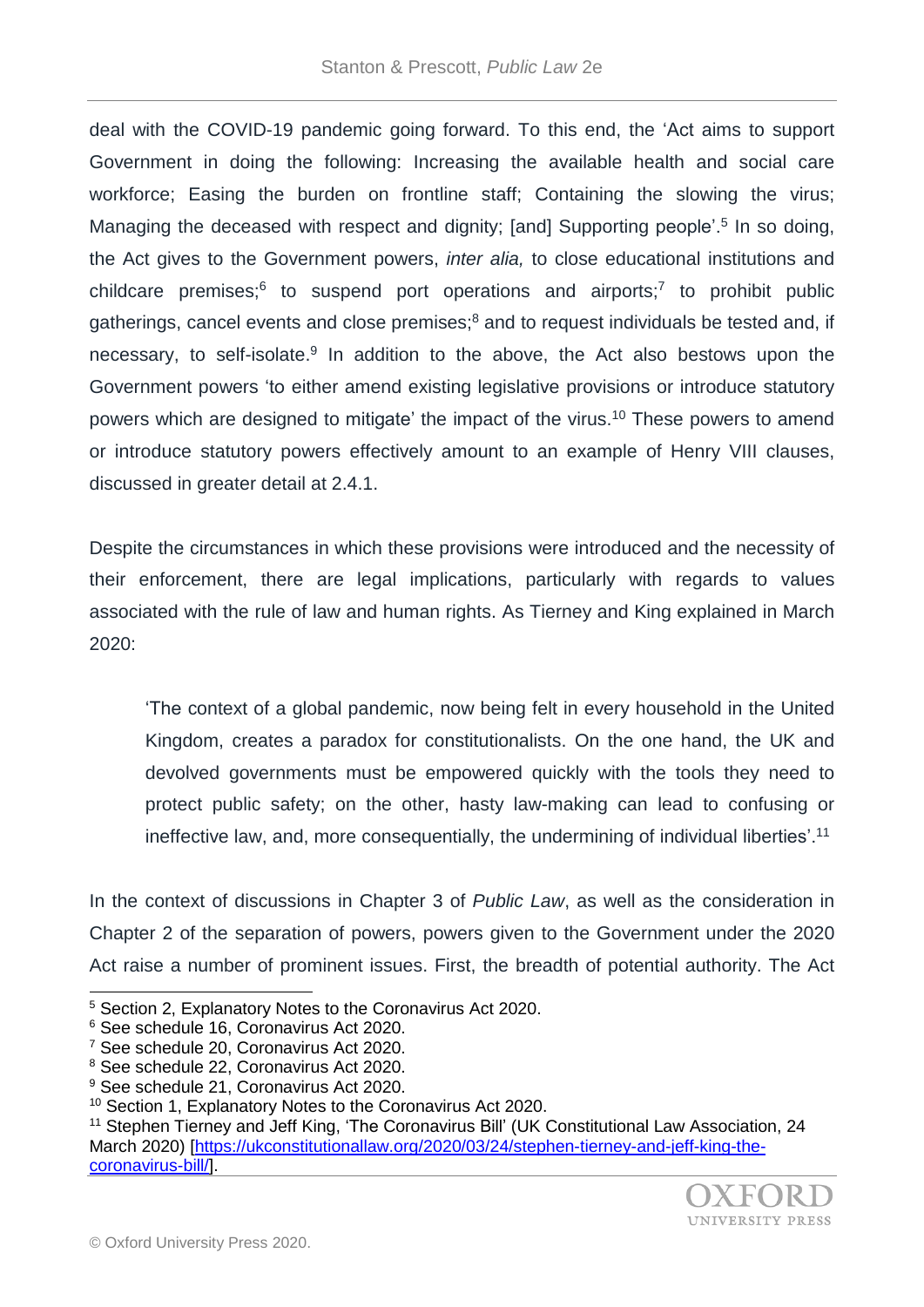not only gives to the Government powers to amend and introduce primary legislation (i.e. Henry VIII clauses), and other delegated powers, but these 'are subject to limited, and in some cases no, parliamentary scrutiny<sup>'12</sup> Consistent both with the rule of law and the separation of powers principle, the need to check the use of Government power serves as a valuable example of the UK's checks and balances system at work and, in so doing, protects against possible abuse of authority by those in positions of power. If, as under the Act, the Government can introduce measures that are not adequately scrutinized, then there is the potential that discretionary power could go unchecked, creating the risk for arbitrary power to be exercised, something that is inconsistent with Dicey's conception of the rule of law.<sup>13</sup> Indeed, Raz is cited at 3.3.1 as explaining that '[t]he rule of law consists of principles that constrain the way government actions change and apply the law – to make sure, among other things, that they maintain stability and predictability, and thus enable individuals to find their way and to live well'.<sup>14</sup> In short, the potential for unchecked discretionary power under the 2020 Act creates the risk that citizens will not be able to predict what Government actions might be introduced, leading to instability. Against this setting, powers contained within the Act, according to Hinks, amount to 'excessive executive dominance'.<sup>15</sup>

Secondly, the substance of the powers themselves create issues with regards to individual liberties. With the above points in mind, it is concerning that Government has the powers to close business and other premises, to limit those who can leave and enter the country and, most significantly, when— and if—individuals are permitted to leave their homes. The importance of human rights in the context of the rule of law is prevalent with regards to those who espouse a substantive conception of the principle. Section 3.4.2 explains, for instance, that Dworkin's theory focuses 'on the individual, ensuring the protection of their rights'.<sup>16</sup> The central concern with regards to the Coronavirus Act 2020—and, indeed, the lockdown set in place under the 2020 Regulations—is that rights protected under the

l

<sup>&</sup>lt;sup>12</sup> Tierney and King, 'The Coronavirus Bill'.

<sup>13</sup> See section 3.3.1 and AV Dicey, *Introduction to the Study of the law of the Constitution* (JWF Allison ed, first published 1885, OUP 2013), 98.

<sup>14</sup> See section 3.3.1 and Joseph Raz, 'The Law's Own Virtue' (2019) 39(1) *Oxford Journal of Legal Studies* 1, 2.

<sup>&</sup>lt;sup>15</sup> Jake Hinks, 'The Coronavirus Act 2020: An Example of "Excessive Executive Dominance"' (UK Constitutional Law Association, 9 June 2020) [\[https://ukconstitutionallaw.org/2020/06/09/jake](https://ukconstitutionallaw.org/2020/06/09/jake-hinks-the-coronavirus-act-2020-an-example-of-excessive-executive-dominance/)[hinks-the-coronavirus-act-2020-an-example-of-excessive-executive-dominance/\]](https://ukconstitutionallaw.org/2020/06/09/jake-hinks-the-coronavirus-act-2020-an-example-of-excessive-executive-dominance/). <sup>16</sup> See section 3.4.2.